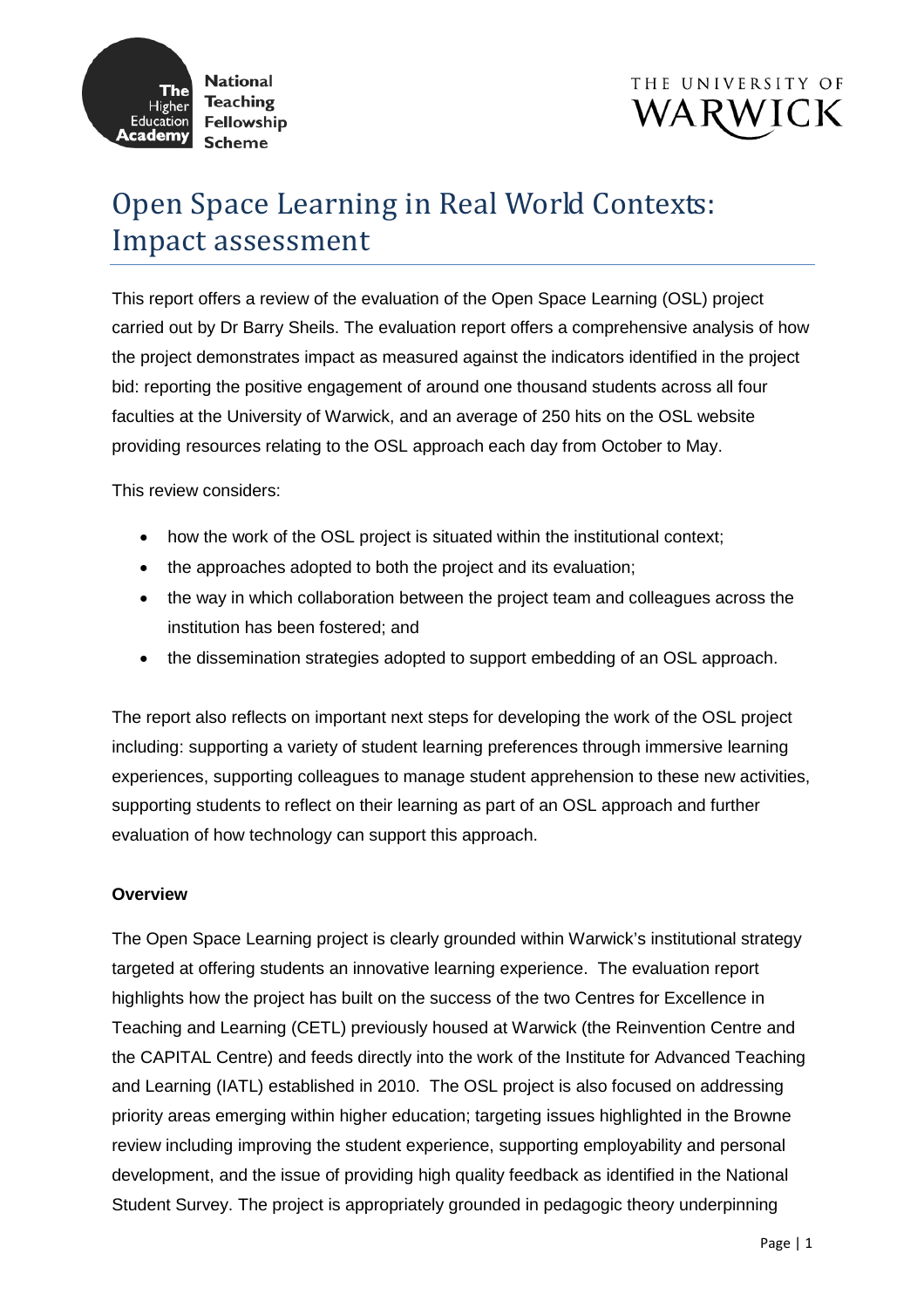effective teaching and learning in higher education which facilitates the plans to embed it across the institution.

Around three thousand students have been involved in OSL style workshops over the last five years and one thousand students, from twelve different departments, have been directly involved in the work of the OSL project. Engagement across all four faculties means that the positive impact of the project is widely distributed across the institution, further supporting the embedding of this teaching and learning approach.

The project evaluation report highlights how adopting an open space approach can offer benefits in higher education including enhancing student recall, increasing motivation and engagement and developing creativity. This has been clearly demonstrated through the enhancement to students' writing and oral presentations. Students have responded positively to these opportunities: 90% of those involved reported that they would recommend the approach to fellow students and 60% reported that OSL provided a distinctive way of developing a deeper understanding of their subject. The evaluation report highlights how, in particular, the OSL approach is effective for developing students' understanding of abstract or complex topics as well as supporting the development of transferable skills. A further impact, based on the success of the OSL project, has been the introduction of new initiatives across the institution including the creation of a chair of Creative Education in Warwick Business School, a joint venture between the Business School and Royal Shakespeare Company to form the Centre for Teaching Shakespeare and a proposal from the IATL to run an interdisciplinary module.

The evaluation report brings these findings to life through quotes from students, lead learners and practitioners and multi-media links which allow interested parties to find out more. In addition the report highlights some of the challenges connected with adopting an OSL approach, including student apprehension, and starts to consider how these might be addressed.

## **Approaches**

The OSL evaluation report offers a considered rationale for the approaches adopted to both the project and its evaluation, including reflection on how the approach adopted to funding departmental projects was targeted at supporting colleagues to make most effective use of the project team's expertise, and the way in which students could be actively engaged in the project.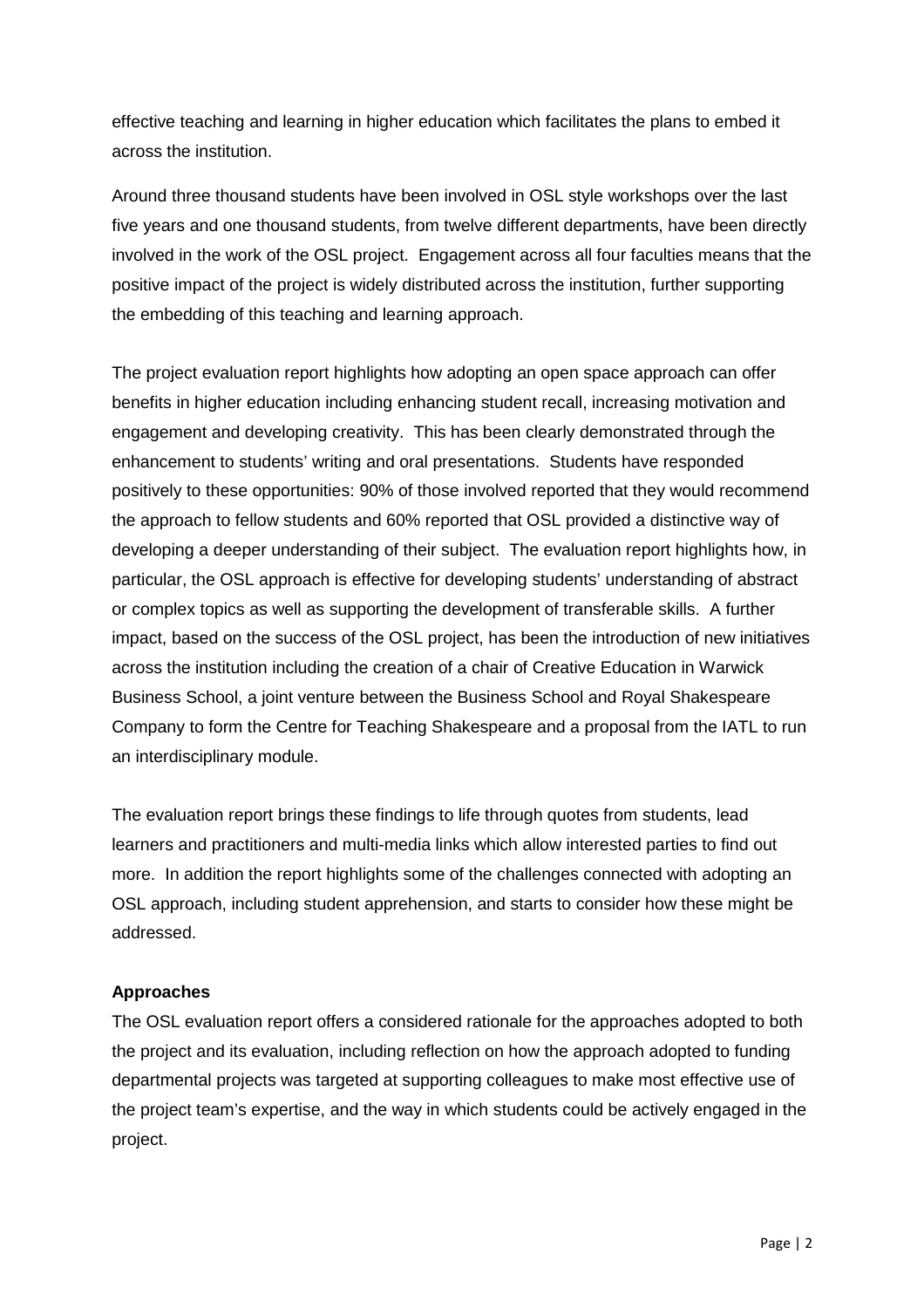Feedback was collected from the full range of stakeholders including students, lead learners and staff providing an over-arcing picture of the project's implementation and development. These critical reflections would support other institutions considering implementing a similar approach to plan appropriately for their context.

## **Collaboration**

The project has been clearly focused on developing a collaborative and interdisciplinary approach to embedding the OSL teaching methodology, aiming to engage individuals from all areas of the institution including staff from both academic and support departments as well as postgraduate and undergraduate students. This collaborative relationship is highlighted through case studies which detail how OSL practitioners worked with staff from a variety of departments to build on existing practices and identify the most appropriate strategies for implementing this new approach. Adoption of this collaborative approach will help to facilitate its continued success once the project funding comes to an end, through providing professional development for staff and embedding OSL approaches within the departments. The project team also developed collaboration partnerships with colleagues nationally and internationally to disseminate the OSL approach through conferences, academic papers and jointly delivered workshops. This collaborative approach is one of the central tenets of the IATL.

## **Dissemination**

The report highlights the importance of staff trained in OSL approaches working in partnership with teaching staff from within departments. Although some departments have already been involved due to the intensive nature of OSL methodology there are still many who are yet to have the opportunity to engage. The OSL project team clearly have a wealth of experience to share with colleagues and aim to do so through a range of activities including open seminars, conferences and publications. Three examples of these dissemination activities are listed here:

 $\bullet$  On the 27<sup>th</sup> June the IATL hosted a dissemination event which was well attended by colleagues from across the institution and beyond, allowing participants to hear from individuals (including staff, students and lead learners) who had been involved in working with the OSL team and the benefits of this engagement for student learning. The day provided the opportunity to engage with the principles of OSL and tenets of the IATL and explore how these fitted with current approaches to teaching and learning within higher education. It also offered a chance to experience some of the OSL approaches first hand.